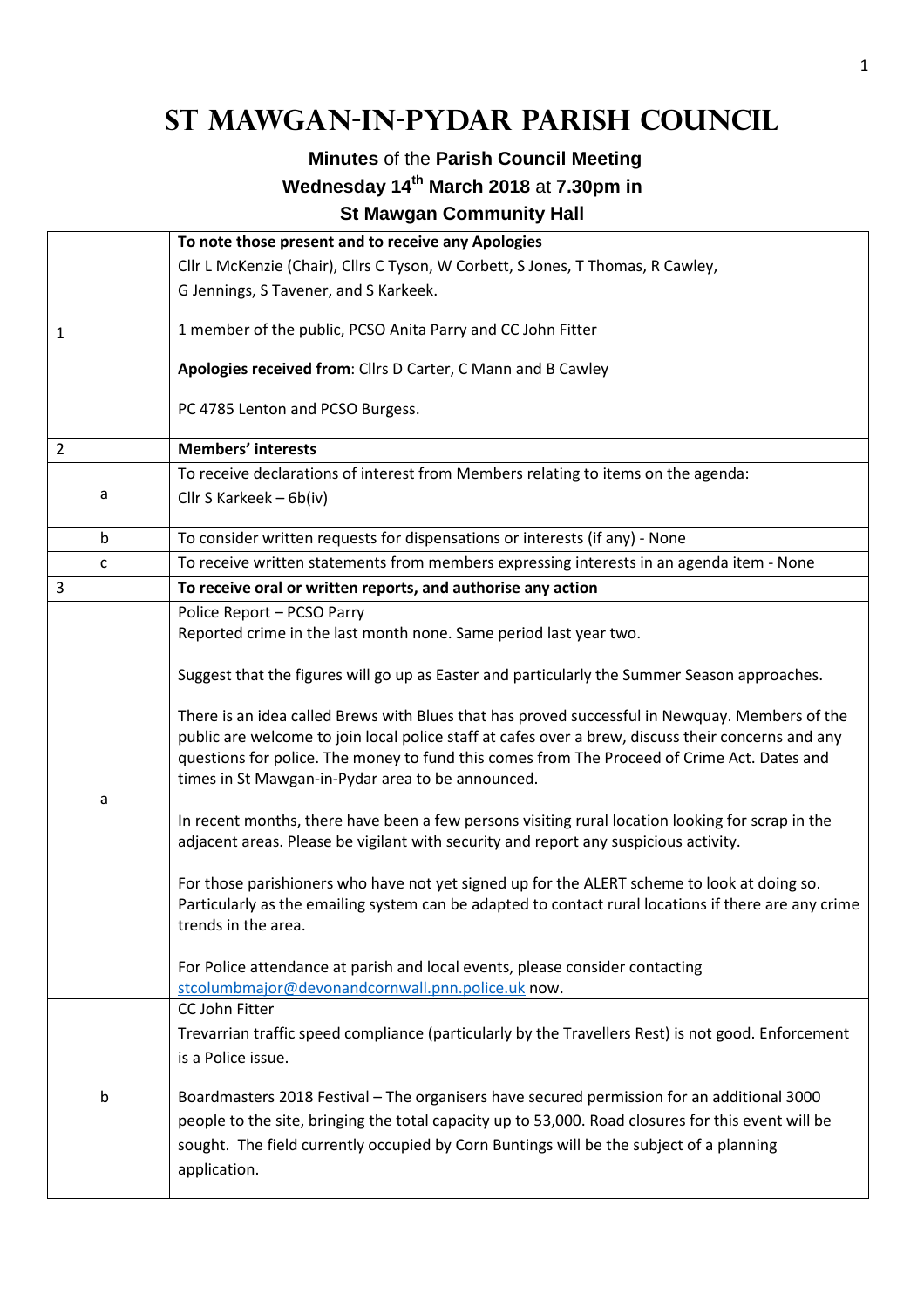|   |             |                                                                                               | Lower Lanherne Farm - blocked footpath 409/28/2 is the subject of a legal notice.                                                                                                                |  |  |  |  |
|---|-------------|-----------------------------------------------------------------------------------------------|--------------------------------------------------------------------------------------------------------------------------------------------------------------------------------------------------|--|--|--|--|
|   |             |                                                                                               | Work to pot holes on the road to Trevedras from Five Lanes has been completed.                                                                                                                   |  |  |  |  |
|   |             |                                                                                               | Stadium for Cornwall - plans will be considered by CC members in March or April.                                                                                                                 |  |  |  |  |
|   | C           |                                                                                               | The Clerk - circulated prior to the meeting                                                                                                                                                      |  |  |  |  |
| 4 |             |                                                                                               | Public Participation - This item will last no longer than 10 minutes (unless agreed by the Chair)<br>and refers to items on the Agenda. There were no members of the public who wished to speak. |  |  |  |  |
|   |             |                                                                                               | Minutes of the last meeting - to Resolve that the minutes of the Parish Council Meeting held on                                                                                                  |  |  |  |  |
| 5 |             | $14th$ February 2018 are an accurate record. In accordance with Standing Order 12 a(i) it was |                                                                                                                                                                                                  |  |  |  |  |
|   | a           |                                                                                               | resolved that the Minutes were to be held over to the April meeting to correct an inaccuracy.<br><b>PLANNING - Pre-App Consultation</b>                                                          |  |  |  |  |
| 6 |             |                                                                                               |                                                                                                                                                                                                  |  |  |  |  |
|   |             |                                                                                               | PA17/03013/PREAPP. Applicant Mr And Mrs Foster. Proposal: Pre-application advice for                                                                                                             |  |  |  |  |
|   |             |                                                                                               | construction of a replacement dwelling. Location: Little Tredragon, Tredragon Road, Trenance,                                                                                                    |  |  |  |  |
|   |             | Ť                                                                                             | Mawgan Porth TR8 4DG. On the advice of the agent acting for Mr and Mrs Foster, this item was<br>deferred to a future meeting. Action: Clerk to question numbering of Pre-app with Agent as not   |  |  |  |  |
|   |             |                                                                                               | available to view on CC Planning Portal.                                                                                                                                                         |  |  |  |  |
|   |             |                                                                                               | PA18/00447/PREAPP. Applicant: Mawgan Porth Holiday Parks Ltd. Proposal: Pre-application                                                                                                          |  |  |  |  |
|   |             |                                                                                               | advice for the redevelopment of the existing site and proposed siting of additional static caravans                                                                                              |  |  |  |  |
|   |             | ii                                                                                            | and holiday accommodation units. Location: The Park Mawgan Porth TR8 4BD.                                                                                                                        |  |  |  |  |
|   |             |                                                                                               | It was resolved that the PC seek a meeting with CC Planning Department to outline concerns of                                                                                                    |  |  |  |  |
|   |             |                                                                                               | overdevelopment within an Area of Great Landscape Value (AGLV). Proposed by Cllr W Corbett                                                                                                       |  |  |  |  |
|   | $\mathsf b$ |                                                                                               | and seconded by Cllr R Cawley. Cllrs T Thomas and S Tavener abstained                                                                                                                            |  |  |  |  |
|   |             |                                                                                               | PLANNING - New Applications - to discuss and decide on response to Cornwall Council                                                                                                              |  |  |  |  |
|   |             |                                                                                               | PA18/01707 Applicant: Mr And Mrs I Jeffrey. Proposal: Proposed rear sunroom extension and                                                                                                        |  |  |  |  |
|   |             | Ť                                                                                             | replacement windows and doors. Location: Merrick Lanvean St Mawgan TR8 4EY. It was resolved                                                                                                      |  |  |  |  |
|   |             |                                                                                               | no objection. Proposed by Cllr W Corbett and seconded by Cllr S Jones.<br>PA18/01858 Applicant: Mr S. Gardner. Proposal: Tree works to various trees within a                                    |  |  |  |  |
|   |             |                                                                                               |                                                                                                                                                                                                  |  |  |  |  |
|   |             |                                                                                               |                                                                                                                                                                                                  |  |  |  |  |
|   |             | ii                                                                                            | conservation area. Location Yongala Access to Mawgan In Pydar Junior and Infant School St                                                                                                        |  |  |  |  |
|   |             |                                                                                               | Mawgan TR8 4EZ. As this application is for works to trees in a Conservation Area, it will be<br>decided under delegated authority.                                                               |  |  |  |  |
|   |             |                                                                                               | PA18/01404 Applicant: Mr D Cole. Proposal: Conversion and extension of existing detached                                                                                                         |  |  |  |  |
|   |             |                                                                                               | garage building to form an annexe. Location: Ashtree Cottage Ball Lane St Mawgan TR8 4EH.                                                                                                        |  |  |  |  |
|   |             | iii                                                                                           | It was resolved no objection subject to conditions of restriction to suitable occupancy. Proposed                                                                                                |  |  |  |  |
|   |             |                                                                                               | by Cllr W Corbett and seconded by Cllr S Karkeek.                                                                                                                                                |  |  |  |  |
|   |             |                                                                                               | <b>Cllr S Karkeek left the meeting</b>                                                                                                                                                           |  |  |  |  |
|   |             |                                                                                               | PA18/01672 Applicant: Mrs Caroline Makepeace. Proposal: Construction of a dwelling. Location:                                                                                                    |  |  |  |  |
|   |             |                                                                                               | Land Adjoining Summer House Winsor Lane St Mawgan TR8 4EU. It was resolved that a holding                                                                                                        |  |  |  |  |
|   |             | iv                                                                                            | objection be placed to seek explanations from a senior CC Planning Officer to concerns of                                                                                                        |  |  |  |  |
|   |             |                                                                                               | planning policy. Cllr W Corbett proposed and Cllr R Cawley seconded. Cllrs Thomas and Tavener                                                                                                    |  |  |  |  |
|   |             |                                                                                               | voted against the proposal.                                                                                                                                                                      |  |  |  |  |
|   |             |                                                                                               | <b>Cllr S Karkeek returned to the meeting</b>                                                                                                                                                    |  |  |  |  |
|   |             |                                                                                               | PA18/01906. Applicant: Dr Christopher Mann. Proposal: Storage/Garage building at rear of                                                                                                         |  |  |  |  |
|   |             | v                                                                                             | garden. Location: Lanherne Cottage Penpont St Mawgan Newquay. Cllr W Corbett proposed and<br>Cllr S Karkeek seconded, and it was resolved no objection.                                          |  |  |  |  |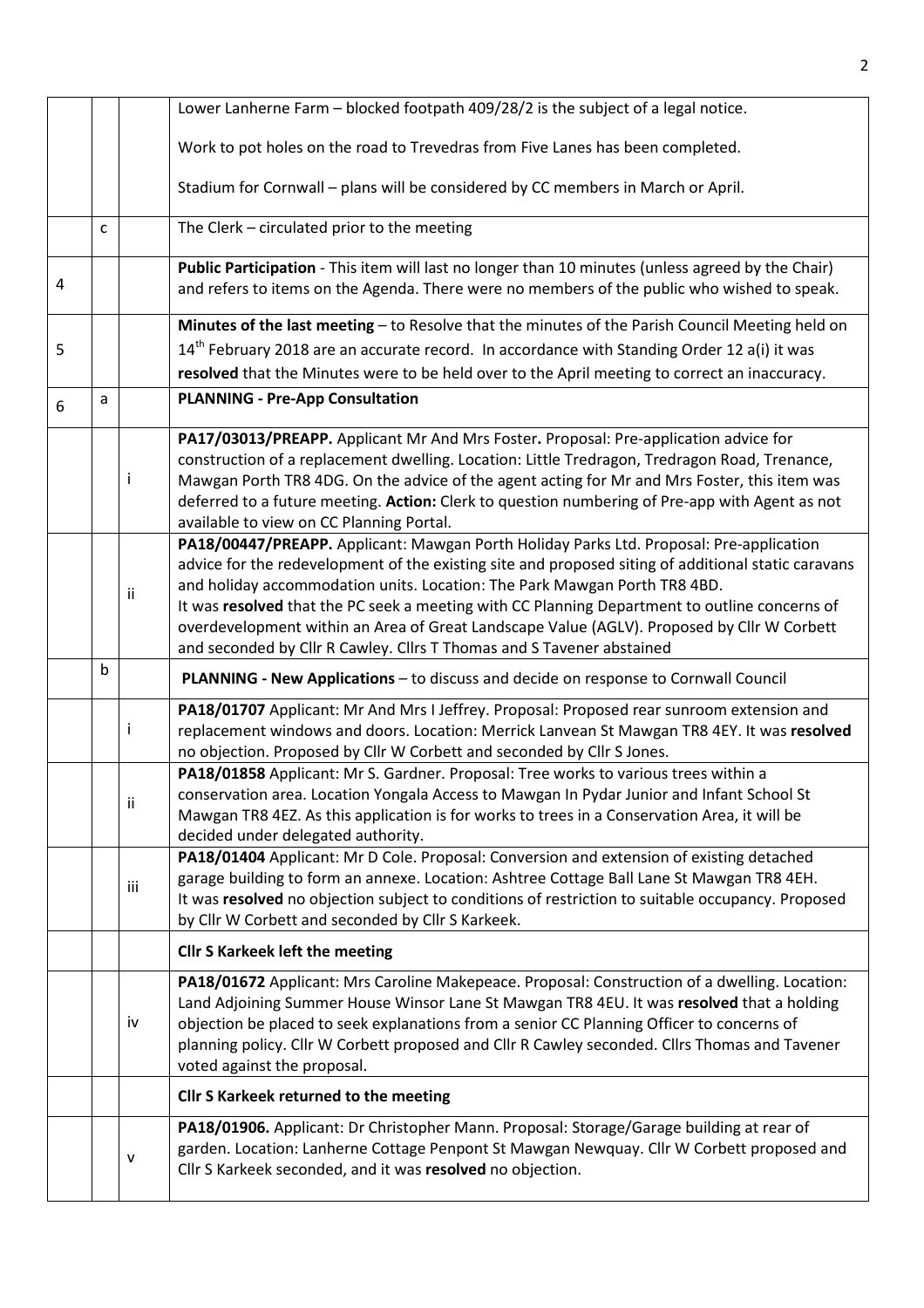|                | $\mathsf{C}$                                                                                                                                                                                                                                                 |              | To consider planning applications received before meeting                                                                                                                                                                                                                                                                                                                                                                                   |  |  |  |
|----------------|--------------------------------------------------------------------------------------------------------------------------------------------------------------------------------------------------------------------------------------------------------------|--------------|---------------------------------------------------------------------------------------------------------------------------------------------------------------------------------------------------------------------------------------------------------------------------------------------------------------------------------------------------------------------------------------------------------------------------------------------|--|--|--|
|                |                                                                                                                                                                                                                                                              | ÷            | PA18/01471 Applicant: Mr Anthony Palmer. Proposal: Change of use of land to use as a tea<br>garden with associated works. Location: Menalyyl Yard Mawgan Porth. Extension of time for<br>comment agreed by CC Planning, therefore deferred to April meeting.                                                                                                                                                                                |  |  |  |
|                | d                                                                                                                                                                                                                                                            |              | To note Advices and Decisions by Cornwall Council:                                                                                                                                                                                                                                                                                                                                                                                          |  |  |  |
|                |                                                                                                                                                                                                                                                              | ÷            | PA17/10980 WITHDRAWN Applicant: Mr G Lay. Proposal: Erection of a dwelling and partial<br>demolition of stables. Location: Barn East of Gluvian Flamank Farm Mawgan Porth Newquay<br>Cornwall TR8 4AW                                                                                                                                                                                                                                       |  |  |  |
|                | PA18/00838 Decided not to make a TPO (TCA apps) Applicant: Mr Edward Stein Proposal:<br>jj.<br>Notification of proposed works to a tree in a conservation area - Removal of one Ash tree.<br>Location: Opposite St Johns St Mawgan Newquay Cornwall TR8 4ES. |              |                                                                                                                                                                                                                                                                                                                                                                                                                                             |  |  |  |
|                |                                                                                                                                                                                                                                                              | iii          | PA17/09687 APPROVED Applicant: Mr Steve Tavener. Proposal: Use of land for the stationing of<br>15 static holiday caravans and 15 holiday lodges, provision of access and car parking. Location:<br>Land East of Sun Haven Valley Caravan Park Mawgan Porth.                                                                                                                                                                                |  |  |  |
|                |                                                                                                                                                                                                                                                              | iv           | PA18/00623 Decided not to make a TPO (TCA apps) Applicant: Mr T Evans. Proposal: Notification<br>of proposed works to trees in a Conservation Area - various tree works including removal of lower<br>limbs from a number of trees and reduction in height of Ash Tree. Location: St Vincent St Mawgan<br>Newquay Cornwall TR8 4EW.                                                                                                         |  |  |  |
|                |                                                                                                                                                                                                                                                              | $\mathsf{V}$ | PA18/00246 APPROVED Applicant: Mr And Mrs J Chatten. Proposal: Proposed demolition and re-<br>build of dwelling on same footprint. extension and internal alterations. Amendment to previous<br>approval for proposed extension and internal alterations under PA15/05892. Location: Seaspray<br>Mawgan Porth TR8 4AL                                                                                                                       |  |  |  |
|                |                                                                                                                                                                                                                                                              | vi           | PA18/00587 APPROVED Applicant: Mr & Mrs C & J P Richardson Proposal: Proposed farm<br>worker's dwelling. Location: Higher Denzell Farm St Mawgan TR8 4HG                                                                                                                                                                                                                                                                                    |  |  |  |
|                |                                                                                                                                                                                                                                                              | vii          | PA18/01166 Decided not to make a TPO (TCA apps) Applicant: Mr S. Gardner Proposal: Sycamore<br>- fell due to dangerous condition. Tree grows on top of a hedge and has been weakened by<br>recent storms. In danger of falling. The tree has been pollarded on previous occasions and was<br>the subject to a previous application for removal under PA10/08468. Location: Yongala Access to<br>St Mawgan-in-Pydar School St Mawgan TR8 4EZ |  |  |  |
|                | е                                                                                                                                                                                                                                                            |              | To discuss planning enforcement issues - to refer any new issues and updates - if any. None.                                                                                                                                                                                                                                                                                                                                                |  |  |  |
| $\overline{7}$ |                                                                                                                                                                                                                                                              |              | WORKING GROUPS - to receive reports (if any), and agree any necessary action and expenditure:                                                                                                                                                                                                                                                                                                                                               |  |  |  |
|                | a                                                                                                                                                                                                                                                            |              | Amenities: to note RoSPA Playground Safety Inspection to take place in April or May. Noted.<br>Cllr Thomas reported the pre-existing rotten rail to one of the benches at the playground.<br>Action: Clerk to seek quotes for a replacement bench.                                                                                                                                                                                          |  |  |  |
|                |                                                                                                                                                                                                                                                              | j            | Burial Ground - Notification as to burial: Helen Mary Munro joined Charles Emerson Michael<br>Munro on 22 <sup>nd</sup> February 2018 (attended by Clerk/Burial Officer)<br>Burial Ground Survey (July 2017) - Memorial for Ernest Greenfield (1993) to be remounted,<br>courtesy of Mr Randall.                                                                                                                                            |  |  |  |
|                |                                                                                                                                                                                                                                                              | ii           | Playground Fence - One quote to replace the existing wooden fence had been received.<br>Action: Amenities Lead to seek further quotes                                                                                                                                                                                                                                                                                                       |  |  |  |
|                |                                                                                                                                                                                                                                                              | iii          | Noticeboards-To consider quotes received for the replacement at Mawgan Porth, Trevarrian and<br>Trenance.<br>Action: Amenities working group and the Clerk to compile a report and proposal for consideration<br>by members at the April meeting                                                                                                                                                                                            |  |  |  |
|                | $\mathsf b$                                                                                                                                                                                                                                                  |              | Transport and Rights of Way                                                                                                                                                                                                                                                                                                                                                                                                                 |  |  |  |
|                |                                                                                                                                                                                                                                                              | Ť            | Footpath: Lower Lanherne Farm - 409/28/2 joining 409/28/1, 409/29/2 with 409/29/1 to Middle<br>Lanherne Farm - as reported by CC John Fitter above                                                                                                                                                                                                                                                                                          |  |  |  |
|                |                                                                                                                                                                                                                                                              | ii           | Bolingey Lane - nothing to report                                                                                                                                                                                                                                                                                                                                                                                                           |  |  |  |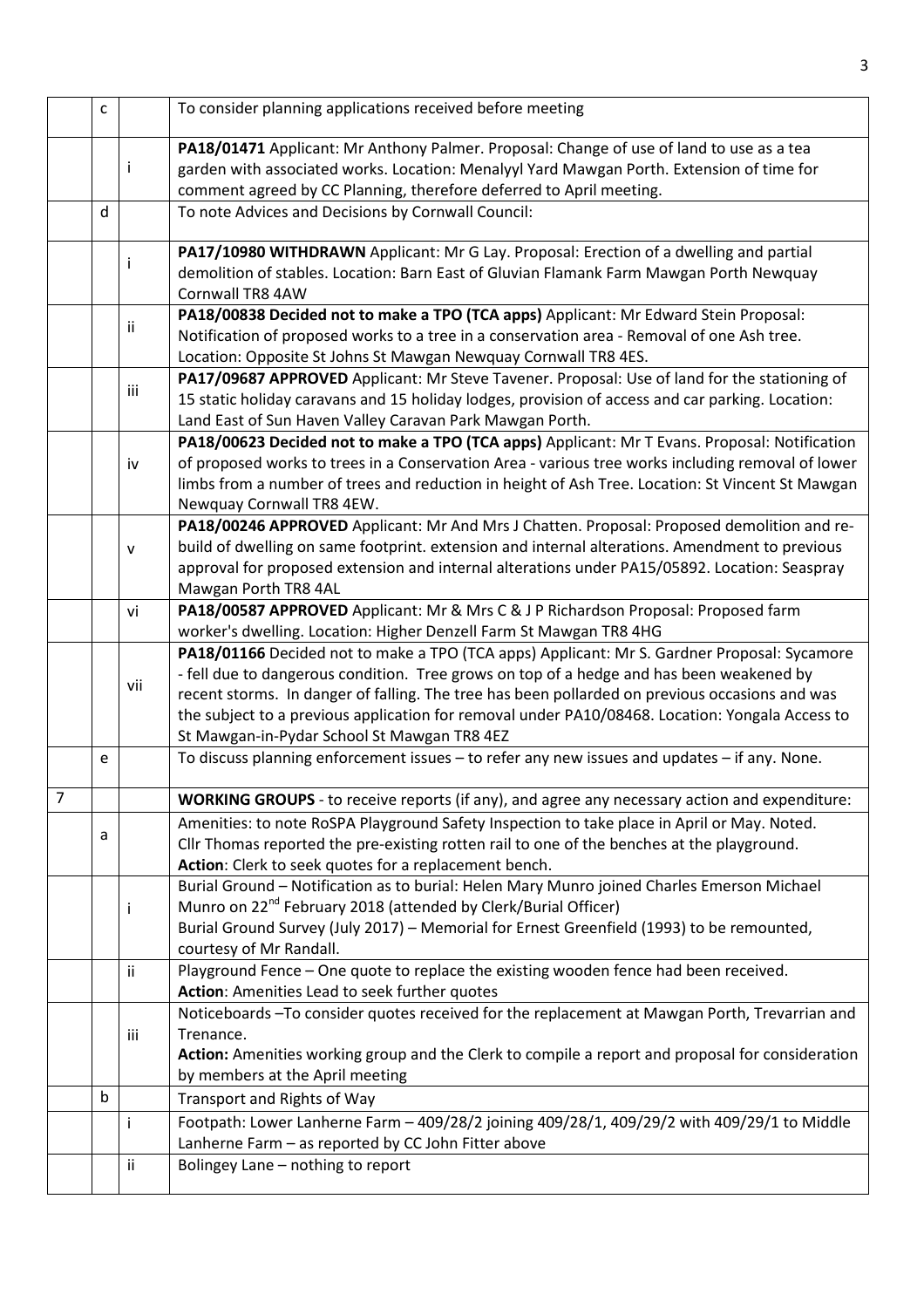|    |   |     | Mawgan Porth/Trenance public footpath signage - The Clerk informed members that a delivery                  |  |  |  |
|----|---|-----|-------------------------------------------------------------------------------------------------------------|--|--|--|
|    |   | iii | date for signposts donated to the PC by CC Countryside Access Team has been arranged. A CC site             |  |  |  |
|    |   |     | survey had highlighted where electricity cables and water pipes were located. The PC                        |  |  |  |
|    |   |     | Footpath/Maintenance Contractor has agreed to complete the siting of the posts. Verses created              |  |  |  |
|    |   |     | by children at St Mawgan School will be transferred to laser cut plaques soon.                              |  |  |  |
|    |   |     | Beach and Environment - 1. Cllr Tavener summarised the meeting that had taken place with                    |  |  |  |
|    |   |     | Beach and Environment Working Group members and the Environment Agency in 2017 which                        |  |  |  |
|    |   |     | sought potential solutions to the erosion of the dunes at Mawgan Porth Beach. Moving forward,               |  |  |  |
|    |   |     | he suggested a bid for grant monies from the Denzell Downs Community Benefit Fund to secure                 |  |  |  |
| C  |   |     | the services of a consultant in order to highlight viable schemes.                                          |  |  |  |
|    |   |     |                                                                                                             |  |  |  |
|    |   |     | 2. Disabled Beach Access - The Clerk reported that the PC beach and maintenance contractors                 |  |  |  |
|    |   |     | have kindly agreed to assist in moving hardcore and top with beach sand to repair the Winter                |  |  |  |
|    |   |     | storm damage.                                                                                               |  |  |  |
|    |   |     | Neighbourhood Plan (NP)- Cllr Corbett reported that a draft document had been circulated to the             |  |  |  |
|    | d |     | NP Committee and Esther Richmond (Community Network Partnership - CNP & Community                           |  |  |  |
|    |   |     | Engagement) was lending further advice prior to the CNP Meeting due to be held on 15 <sup>th</sup> March at |  |  |  |
|    |   |     | St Mawgan Community Hall.                                                                                   |  |  |  |
|    | e |     | Digital Media for Parish Council - The administrators reported that various community and PC                |  |  |  |
|    |   |     | posts have been uploaded to the PC Facebook group with links to the PC website.                             |  |  |  |
| 8  |   |     | <b>REPORTS FROM MEETINGS:</b>                                                                               |  |  |  |
|    |   |     | Affordable Housing - nothing to report                                                                      |  |  |  |
|    |   |     |                                                                                                             |  |  |  |
|    |   |     | To note and discuss (if appropriate) the correspondence received since the last meeting and any             |  |  |  |
|    |   |     | associated actions and expenditure:                                                                         |  |  |  |
| 9  |   |     | Denzell Downs Community Benefit Fund - It was noted that the St Mawgan-in-Pydar Parish                      |  |  |  |
|    |   |     | Council 2018 fund opened in February for eligible community groups in the parish to bid for                 |  |  |  |
|    |   |     | grants. Closing date for application is 6th June 2018. Details available on the PC website, PC              |  |  |  |
|    |   |     | Facebook Group page & St Mawgan Noticeboard. Funds administered by Grantscape.                              |  |  |  |
|    |   |     | DEFIBRILLATORS (located at the Falcon Inn St Mawgan and The Merrymoor, Mawgan Porth)- to                    |  |  |  |
| 10 |   |     | agree that the PC assumes responsibility for the Annual Monitoring Charges currently in the sum             |  |  |  |
|    |   |     | of £315 + VAT each unit. It was resolved to approve the recommendation. Proposed by Cllr L                  |  |  |  |
|    |   |     | McKenzie and seconded by Cllr C Tyson. Vote all.                                                            |  |  |  |
| 11 |   |     | <b>ANNUAL ASSEMBLY OF ELECTORS</b> – to agree Agenda items (for meeting on $18th$ April).                   |  |  |  |
|    |   |     | Action: Clerk to contact Cleaner Seas Project (based in Bude), to give a brief talk.                        |  |  |  |
| 12 |   |     | <b>FINANCE and LEGISLATION:</b>                                                                             |  |  |  |
|    | a |     | To note any income received:                                                                                |  |  |  |
|    |   |     | Burial Permission - Ken Newcombe Dignitas (Helen Mary Munro) £125. Noted.                                   |  |  |  |
|    |   |     | Online Business Banking - to approve an application for full access to internet banking in                  |  |  |  |
|    | b |     | accordance with Lloyds Banking Mandate. It was resolved to approve an application for full access           |  |  |  |
|    |   |     | to internet banking as outlined. Proposed by Cllr S Karkeek and seconded by Cllr C Tyson.                   |  |  |  |
|    |   |     | Cllr S Jones abstained                                                                                      |  |  |  |
|    |   |     | Accounts - to approve invoices for payment (list circulated prior to the meeting). It was resolved          |  |  |  |
|    | c |     | to approve invoices for payment. Proposed by Cllr R Cawley and seconded by Cllr W Corbett.                  |  |  |  |
|    |   |     | (Cheques to be signed at the end of the meeting).                                                           |  |  |  |
|    |   |     | Notice of items for the next Agenda:                                                                        |  |  |  |
| 13 |   |     | (note – no decisions can be taken on any item raised under this heading).                                   |  |  |  |
|    |   |     | Appointment of Data Protection Officer<br>1.                                                                |  |  |  |
| 14 |   |     | Close of meeting. Meeting closed at 9.20pm                                                                  |  |  |  |
|    |   |     |                                                                                                             |  |  |  |